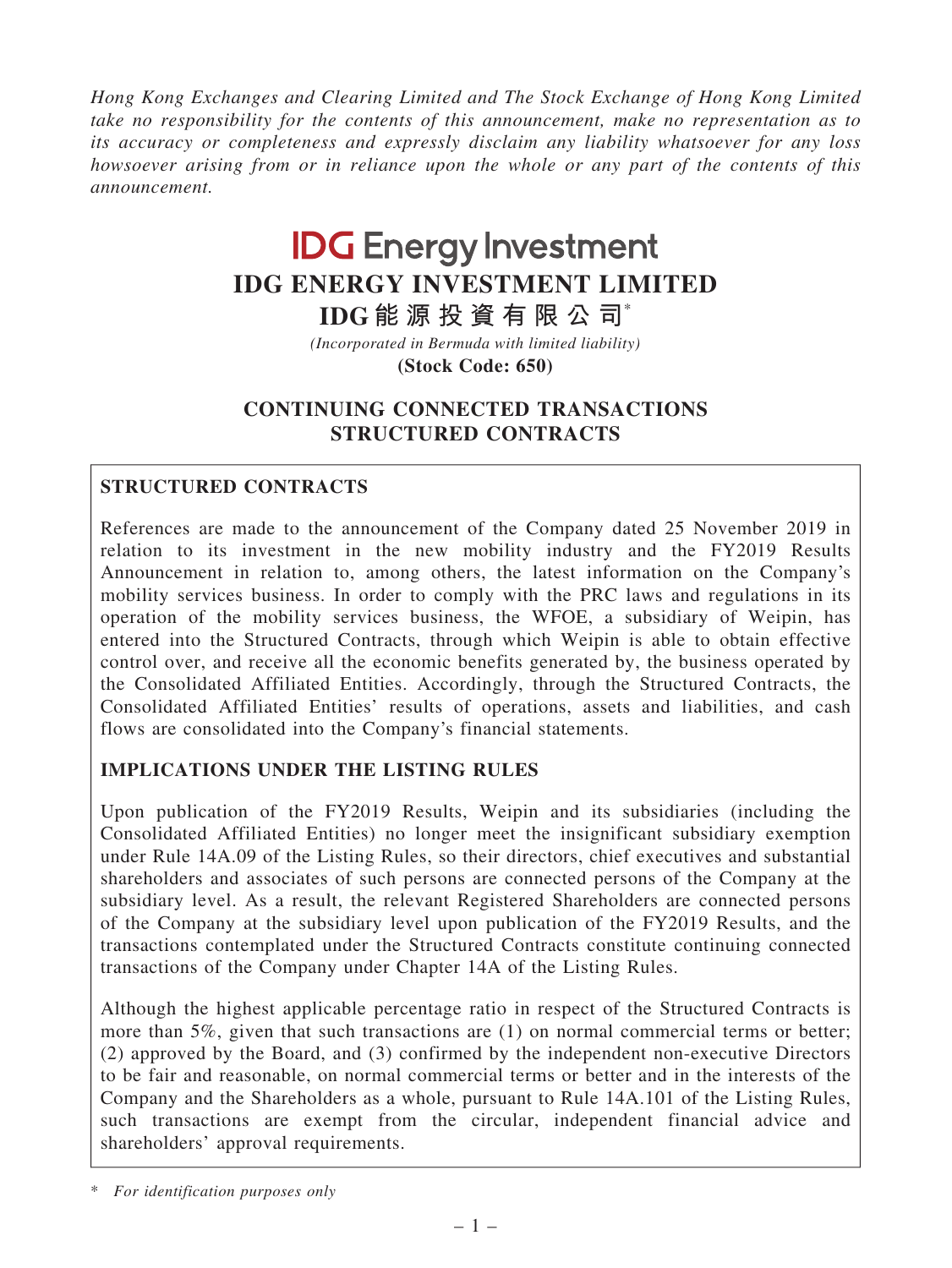# APPLICATION FOR WAIVER

In respect of the transactions contemplated under the Structured Contracts, the Company has applied to the Stock Exchange for a waiver from strict compliance with: (i) the requirement of limiting the term of the relevant agreements to three years or less under Rule 14A.52 of the Listing Rules and (ii) the requirement of setting an annual cap under Rule 14A.53 of the Listing Rules, for so long as the Shares are listed on the Stock Exchange, subject to any condition to be imposed by the Stock Exchange for granting of such waiver. As at the date of this announcement, such waiver application is still under review of the Stock Exchange. The Company will make further announcement(s) in respect of the waiver application as and when appropriate.

## I. STRUCTURED CONTRACTS

References are made to the announcement of the Company dated 25 November 2019 in relation to its investment in the new mobility industry and the FY2019 Results Announcement in relation to, among others, the latest information on the Company's mobility services business.

In order to comply with the PRC laws and regulations in its operation of the mobility services business, the WFOE, a subsidiary of Weipin, has entered into the Structured Contracts, through which Weipin is able to obtain effective control over, and receive all the economic benefits generated by, the business operated by the Consolidated Affiliated Entities. Accordingly, through the Structured Contracts, the Consolidated Affiliated Entities' results of operations, assets and liabilities, and cash flows are consolidated into the Company's financial statements.

## II. REASONS FOR THE STRUCTURED CONTRACTS

## PRC Laws and Regulations Relating to Foreign Ownership Restrictions

Foreign investment activities in the PRC are mainly governed by the Negative List, which specifies the requirements for the market entry of foreign investment, such as requirements in equity ownership and senior management. The Consolidated Affiliated Entities provide value-added telecommunications services through the online ridehailing platform, including on-line drivers application and community services such as on-line chatting (the ''Relevant Business''). As confirmed by the Company's PRC legal advisor (the ''PRC Legal Advisor''), the Relevant Business falls under the scope of the Negative List and foreign investors are restricted from holding more than 50% equity interests in companies providing such services.

The provision of internet information services in the PRC is mainly regulated by the Administrative Measures on Internet Information Services (《互聯網信息服務管理辦 法》), according to which a provider of Operational Internet Information Services (as defined therein) is required to obtain an ICP License. According to interview and consultation with the competent PRC authorities of telecommunications administration (the ''Competent Authorities'') which approve applications for the operation of Operational Internet Information Services, the Consolidated Affiliated Entities which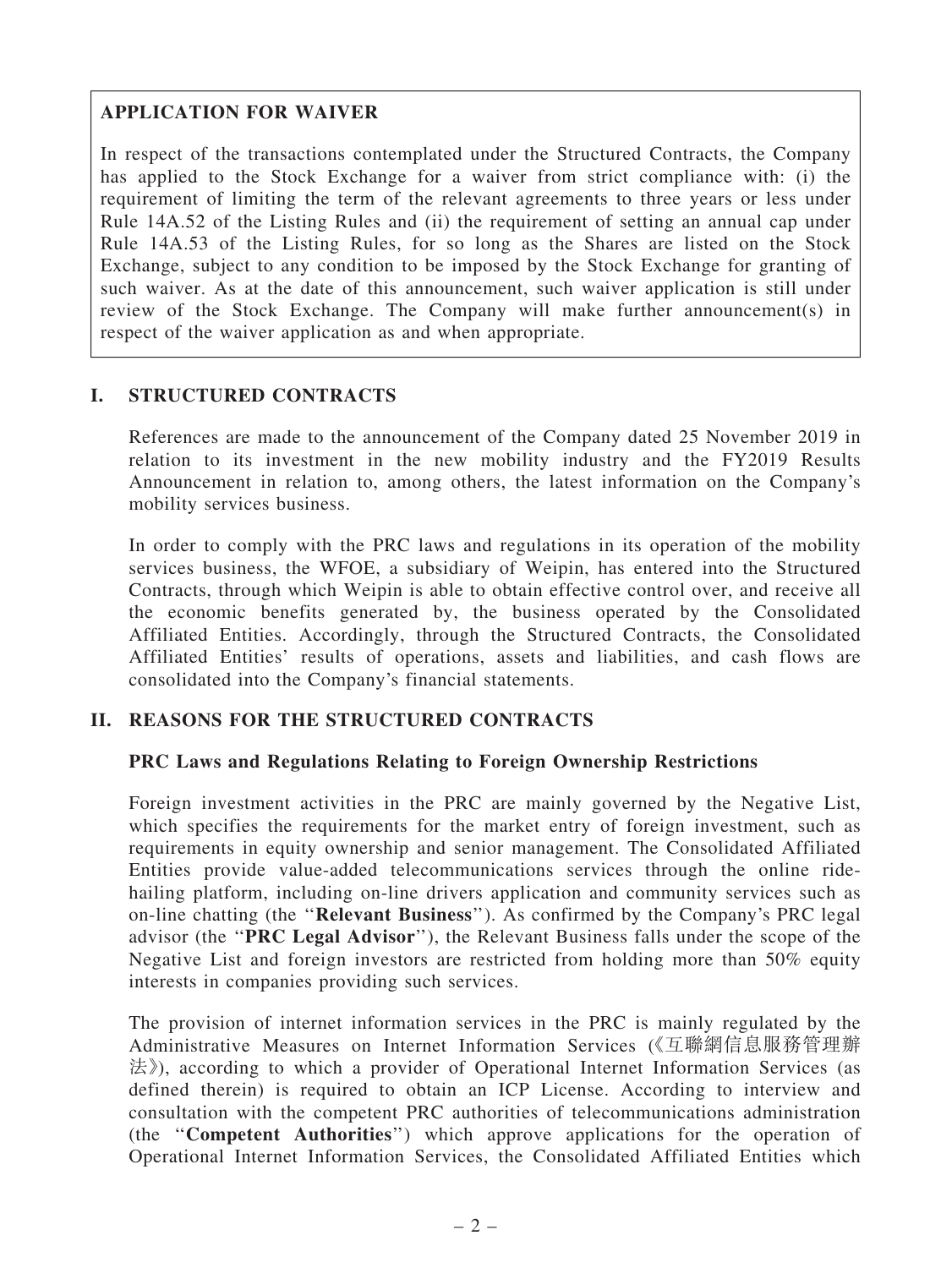operate the Relevant Business shall hold ICP Licenses, and Weipin, a subsidiary of the Company and the holding company of its mobility service business, currently is practically unable to obtain an ICP License through any sino-foreign equity joint venture or wholly-owned foreign investment entity, in particular in Zhejiang Province where the Onshore Holdcos are incorporated and registered.

## Qualification Requirements Under the FITE Regulations

According to the FITE Regulations, foreign investors are not allowed to hold more than 50% of the equity interests in a company providing value-added telecommunications services. In addition, a foreign investor who invests in a value-added telecommunications business in the PRC must possess prior experience in operating value-added telecommunications business and a proven track record of business operations overseas (the ''Qualification Requirements''). Currently none of the applicable PRC laws, regulations or rules provides clear guidance or interpretation on the Qualification Requirements. According to the interview and consultation with the Competent Authorities, there is no clear guidance about how a foreign investor could meet the Qualification Requirements.

Despite the lack of clear guidance or interpretation on the Qualification Requirements, the Company has been gradually building up its track record of overseas telecommunications business operations for the purposes of being qualified, as early as possible, to acquire the entire equity interests in the Onshore Holdcos or any of the Consolidated Affiliated Entities when the relevant PRC laws allow foreign investors to invest and to hold any equity interests in enterprises which engage in the value-added telecommunications business. For the purposes of meeting the Qualification Requirements, the Company, through Triple Talents, its wholly-owned subsidiary and an indirect offshore holding company of the Consolidated Affiliated Entities, has established and accumulated overseas operation experience, for example:

- (i) Triple Talents has obtained a domain name in Hong Kong and will set up a website in Hong Kong to help overseas investors better understand its products and business. Triple Talents can also capture and analyse overseas user data through this website;
- (ii) Triple Talents has researched on further development of overseas mobility business and potential investments in relevant overseas companies, and formed preliminary research results;
- (iii) Triple Talents has engaged an industry expert as its Strategic Director in charge of its operation of mobility business at home and abroad; and
- (iv) certain related parties of the Company have invested in companies that are actively engaged in value-added telecommunications businesses.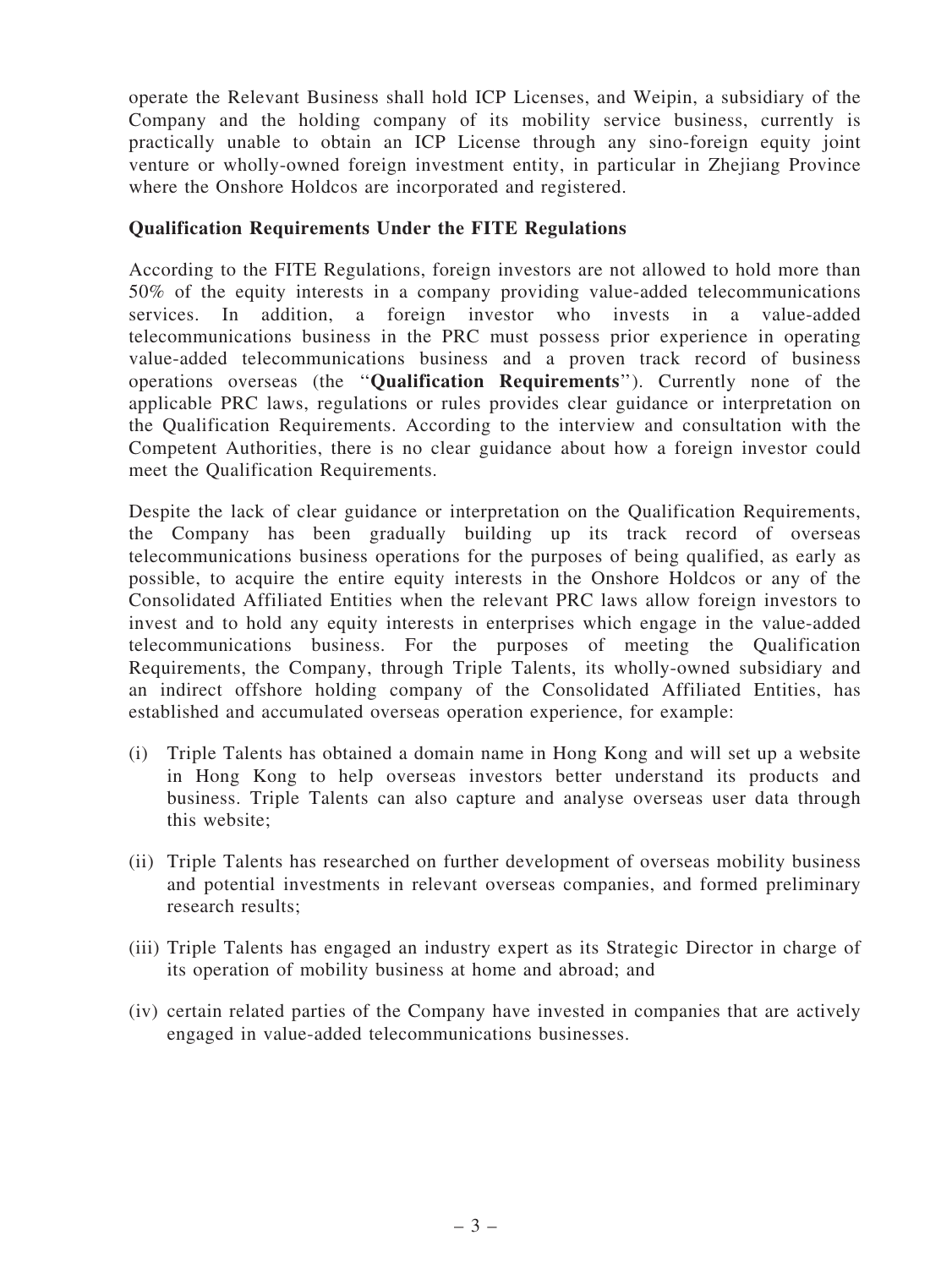In the interview and consultation with the Competent Authorities, they confirmed that such steps may be generally deemed to be one of the factors to prove that the Qualification Requirements are fulfilled, subject to a substantive examination by the relevant authorities of telecommunication administration in accordance with the approval procedures under PRC laws and regulations. The PRC Legal Advisor is of the opinion that the steps taken by the Company are reasonable and appropriate to demonstrate compliance with the Qualification Requirements.

## III. SUMMARY OF MAJOR TERMS OF THE STRUCTURED CONTRACTS

In order to comply with the PRC laws and regulations, the WFOE, a wholly-owned subsidiary of Weipin has entered into the Structured Contracts, through which Weipin is able to obtain effective control over, and receive all the economic benefits generated by, the business operated by the Consolidated Affiliated Entities. Accordingly, through the Structured Contracts, the Consolidated Affiliated Entities' results of operations, assets and liabilities, and cash flows are consolidated into the Company's financial statements.

The following simplified diagram illustrates the flow of economic benefits from the Consolidated Affiliated Entities to the Company stipulated under the Structured Contracts:

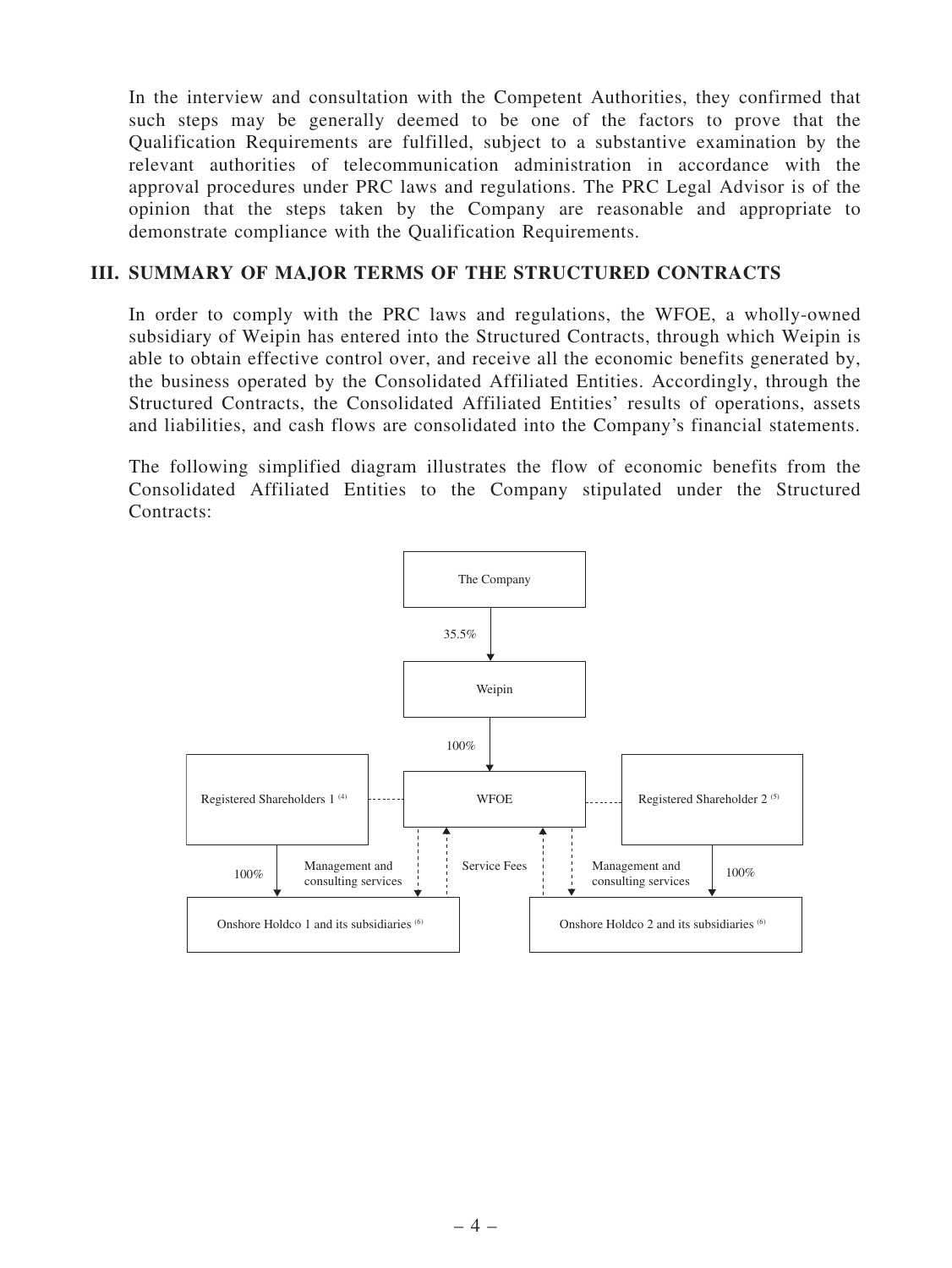#### *Notes:*

- (1)  $\rightarrow$ " $\rightarrow$ " denotes direct legal and beneficial ownership in equity interests.
- (2) '' "'' denotes contractual relationship.
- (3) ''...'' denotes the control by WFOE over the Registered Shareholders and the Onshore Holdcos through (i) powers of attorney to exercise all shareholders' rights in the Onshore Holdcos, (ii) exclusive options to acquire all or part of the equity interests in the Onshore Holdcos, (iii) exclusive options to acquire all or part of the assets used in business operation of the Onshore Holdcos, and (iv) equity pledges over the equity interests in the Onshore Holdcos.
- (4) Registered Shareholders 1 refer to the registered shareholders of the Onshore Holdco 1, namely, (i) Hangzhou Juezi, a PRC company principally engaged in equity investment and assets management, which holds 35% of the equity interests of Onshore Holdco 1; and (ii) Ms. Gao Fang, a PRC national who holds 65% of the equity interests of Onshore Holdco 1.
- (5) Registered Shareholder 2 refers to the registered shareholder of the Onshore Holdco 2, namely, Guangzhou Hongyun, a PRC company principally engaged in provision of automobile related services, which holds 100% of the equity interests of Onshore Holdco 2.
- (6) In terms of business operation, Onshore Holdco 1 and its subsidiaries, and Onshore Holdco 2 and its subsidiaries, each focus on working with a different major partner which provides passenger demand for the mobility service business.

A brief description of the specific agreements that comprise the Structured Contracts is set out as follows:

#### Exclusive Business Cooperation Agreements

| Parties:  | the Onshore Holdcos;<br>(1)                                                                                                                               |
|-----------|-----------------------------------------------------------------------------------------------------------------------------------------------------------|
|           | (ii) the WFOE; and                                                                                                                                        |
|           | (iii) the relevant Registered Shareholder (as warrantor, where<br>applicable)                                                                             |
| Services: | The Onshore Holdcos agreed to engage the WFOE as each of their<br>exclusive provider of technical support, consultation and other<br>services, including: |
|           | the use of any relevant software legally owned by the WFOE;<br>(i)                                                                                        |
|           | (ii) development, maintenance and updating of software in respect<br>of the Onshore Holdcos' business;                                                    |
|           | (iii) design, installation, daily management, maintenance and<br>updating of network systems, hardware and database design;                               |
|           | (iv) providing tooppige support and staff treining services to                                                                                            |

(iv) providing technical support and staff training services to relevant employers of the Onshore Holdcos;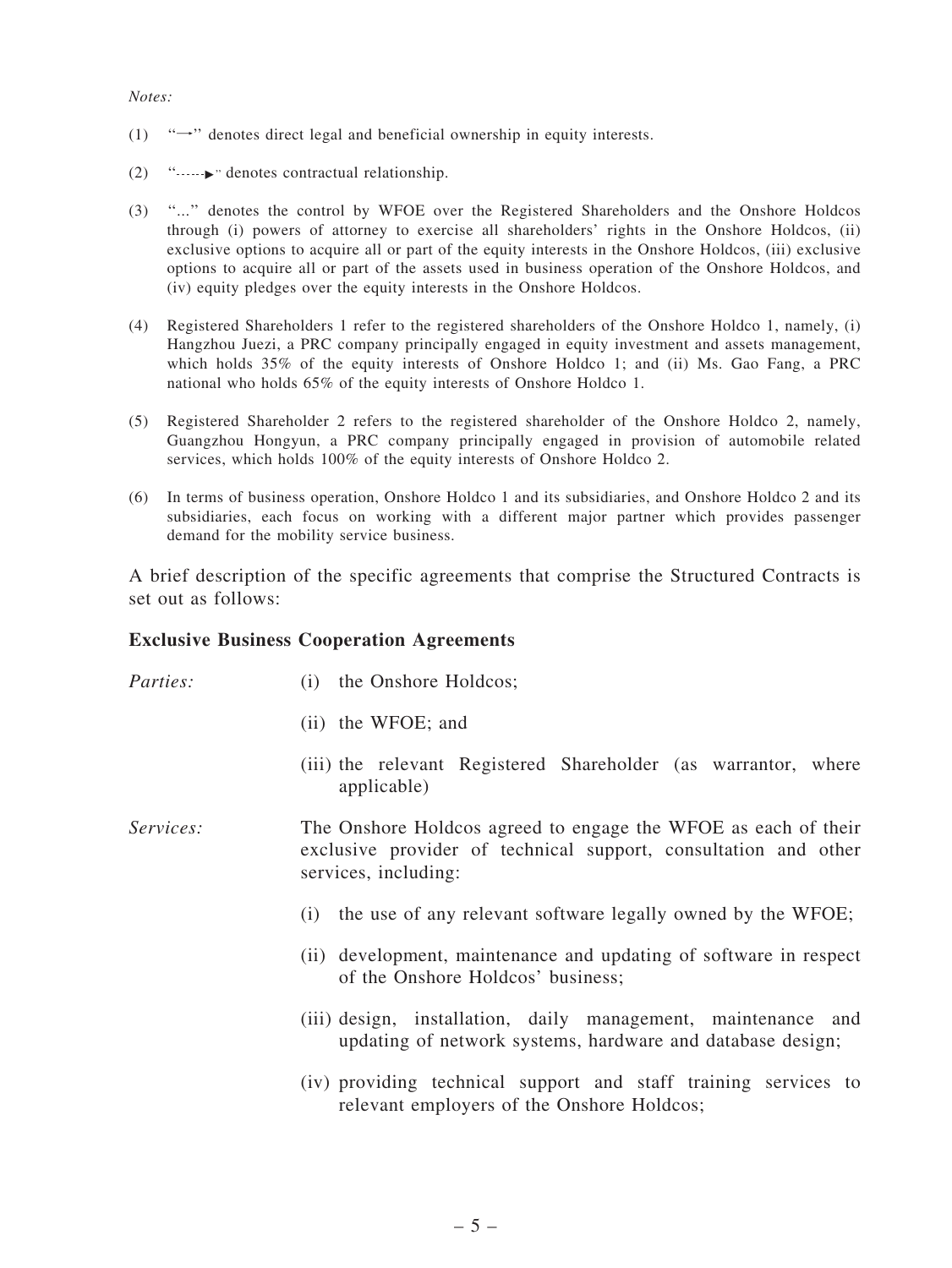- (v) providing assistance in consultancy, collection and research of technology and market information (excluding the market research business that wholly foreign-owned enterprises are prohibited from conducting under the PRC laws);
- (vi) providing business management consultation;
- (vii) providing marketing and promotional services;
- (viii) providing customer order management and customer services;
- (ix) leasing of equipment or properties; and
- (x) other relevant services requested by the Onshore Holdcos from time to time to the extent permitted under the PRC laws.

During the term of the Exclusive Business Cooperation Agreements, without the prior written consent of the WFOE, the Onshore Holdcos are not allowed to engage or cooperate with any third party for the provision of the same or similar services set out above, or enter into any agreement or arrangement the same as or similar to the Exclusive Business Cooperation Agreements.

*Service fee:* Under the Exclusive Business Cooperation Agreements, the service fee shall consist of 100% of the total consolidated profit of the Onshore Holdcos, after the deduction of any accumulated deficit of the Consolidated Affiliated Entities in respect of the preceding financial year(s), operating costs, expenses, taxes and other statutory contributions and subject to any necessary adjustment by the WFOE.

The service fee shall be paid on a quarterly basis.

*Term:* The Exclusive Business Cooperation Agreements shall remain effective unless the WFOE decides to terminate them and notifies the other parties.

#### Exclusive Equity Option Agreements

- *Parties:* (i) the Onshore Holdcos;
	- (ii) the WFOE; and
	- (iii) the Registered Shareholders
- *Option:* The Registered Shareholders irrevocably grant an exclusive option to the WFOE, its designated person or the assignee of the rights under the Exclusive Equity Option Agreements to acquire any or all of their respective equity interests in the Onshore Holdcos in whole or in part at any time and from time to time.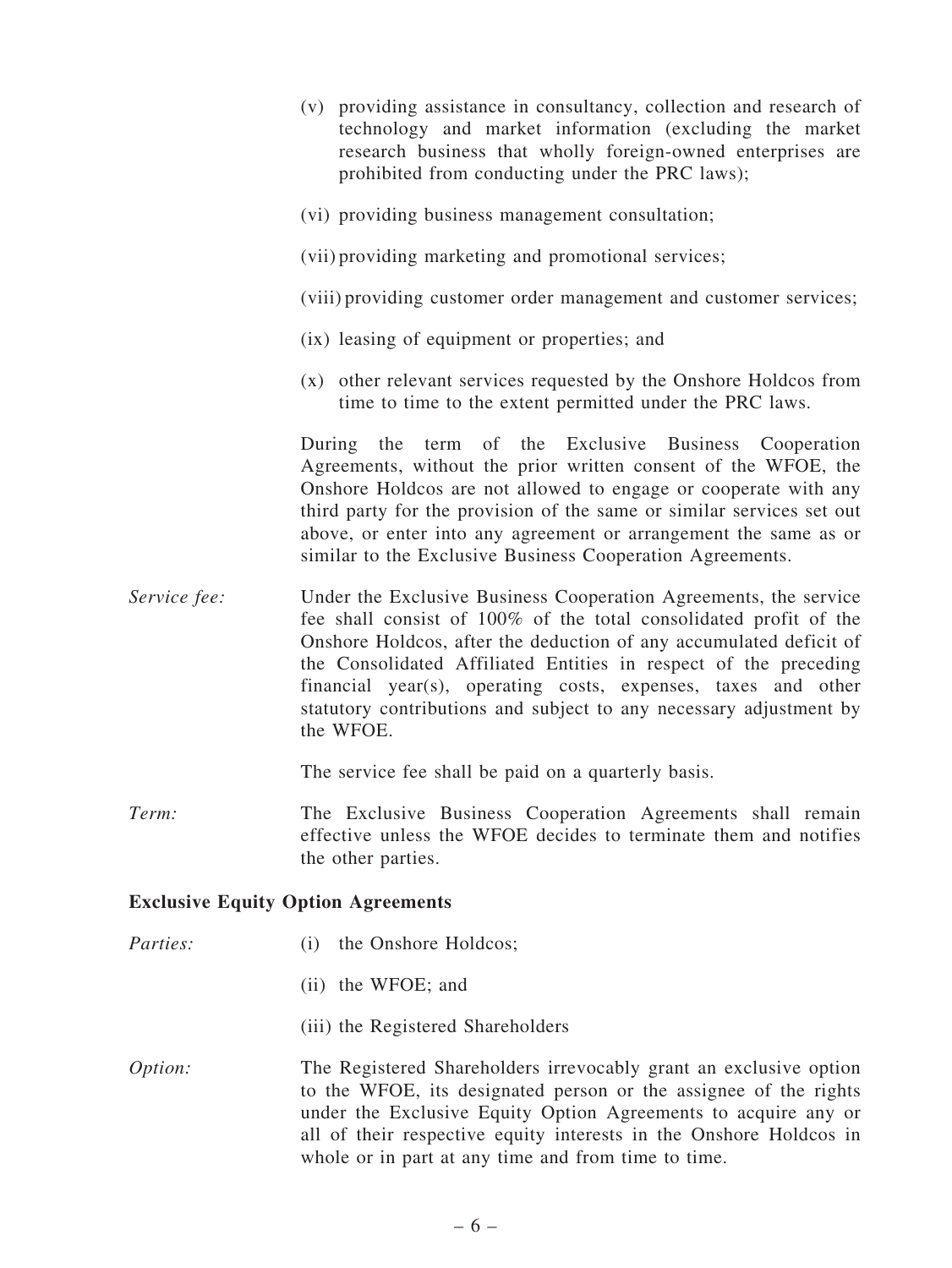*Consideration:* The nominal price for such equity acquisition is RMB1, unless the relevant government authorities or the PRC laws request that another amount be used as the purchase price, in which case the purchase price shall be the lowest amount under such request.

*Negative Undertakings of the Registered* Without the prior written consent of the WFOE, the Registered Shareholders undertake not to:

- (i) sell, transfer, pledge or dispose of any or all of the equity interests or assets of the Onshore Holdcos in a direct or indirect manner or cause the shareholders' meeting or the board of directors of the Onshore Holdcos to do so, unless as agreed in the Equity Pledge Agreements and the Exclusive Assets Option Agreements;
	- (ii) cause the Onshore Holdcos to alter the registered capital, the articles of association or the capital structure in any manner;
	- (iii) cause the Onshore Holdcos to enter into any merger, acquisition or investment;
	- (iv) cause the Onshore Holdcos to enter into any material agreement;
	- (v) cause the Onshore Holdcos to provide any credit or loan to any entity or natural person; or
	- (vi) incur, inherit, provide guarantee to or allow the existence of any debts, unless required by the laws and regulations of the PRC or incurred during the ordinary course of business.
- *Term:* The Exclusive Equity Option Agreements shall remain effective unless the WFOE decides to terminate them and notifies the other parties.

#### Exclusive Assets Option Agreements

*Shareholders:*

- *Parties:* (i) the Onshore Holdcos;
	- (ii) the WFOE; and
	- (iii) the Registered Shareholders
- *Option:* The Registered Shareholders irrevocably grant an exclusive option to the WFOE, its designated person or the assignee of the rights under the Exclusive Assets Option Agreements to acquire all the used and useful assets in their business operation held by the Onshore Holdcos, including but not limited to tangible and intangible assets used in business operation, real estates, machines, facilities, equipment and parts, intellectual property rights, technical knowhow, lists of clients and suppliers and all the items and equity interests that will enable the WFOE to operate the mobility services business.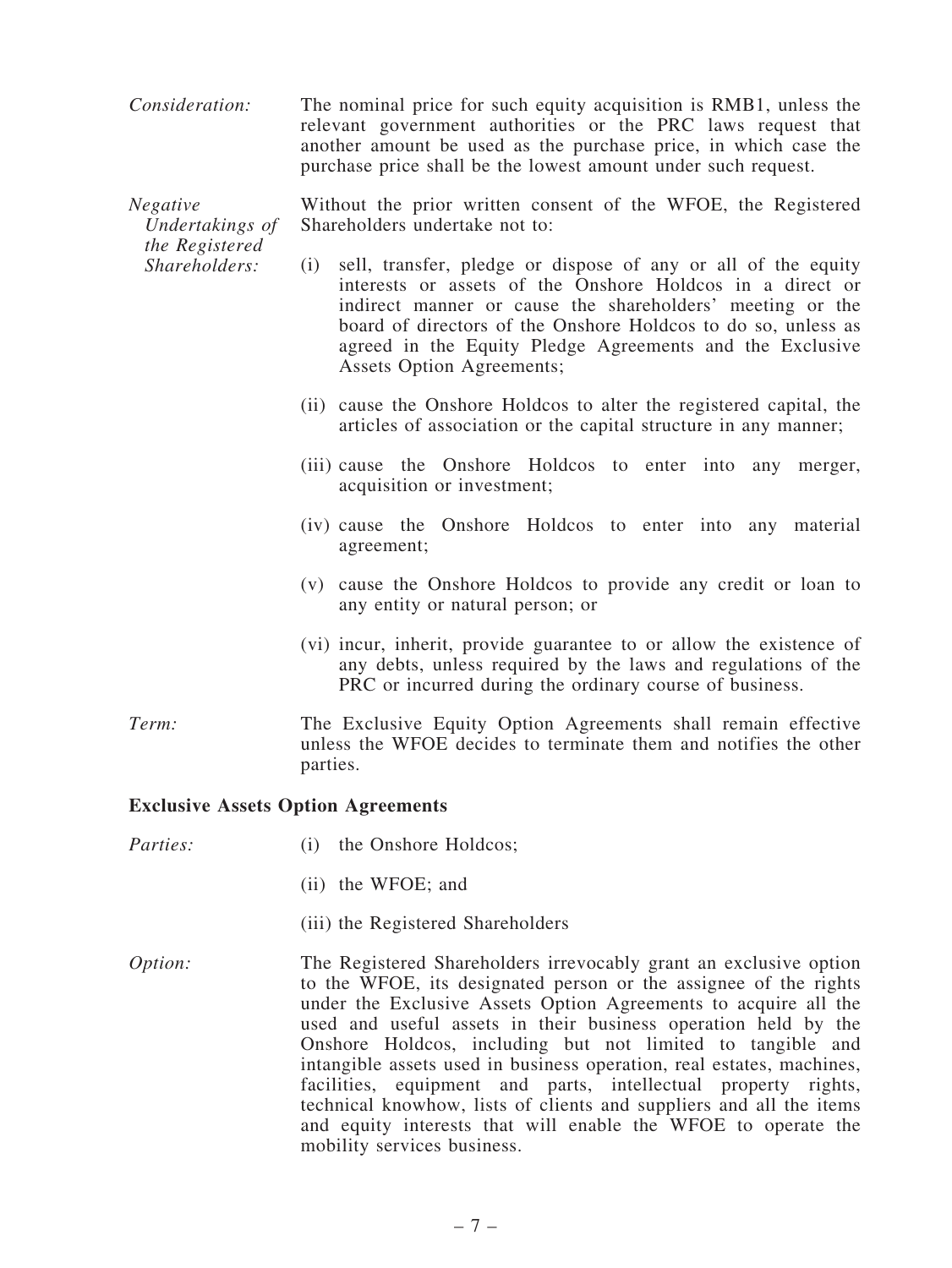*Consideration:* The nominal consideration for such assets acquisition is RMB1, unless the relevant government authorities or the PRC laws request that another amount be used as the purchase price, in which case the purchase price shall be the lowest amount under such request.

*Negative Undertakings of the Onshore* Without the prior written consent of the WFOE, the Onshore Holdcos undertake not to:

- (i) sell, transfer, pledge or dispose of any or all of the assets of the Onshore Holdcos in a direct or indirect manner, unless as agreed in the Exclusive Assets Option Agreements;
- (ii) alter the registered capital or the articles of association of the Onshore Holdcos or alter the capital structure of the Onshore Holdcos in any manner;
- (iii) enter into any merger, acquisition or investment;
- (iv) enter into any material agreement;
- (v) provide any credit or loan to any entity or natural person; or
- (vi) incur, inherit, provide guarantee to or allow the existence of any debts, unless required by the laws and regulations of the PRC or incurred during the ordinary course of business.
- *Term:* The Exclusive Assets Option Agreements shall remain effective unless the WFOE decide to terminate them and notifies the other parties.

#### Equity Pledge Agreements

*Holdcos:*

| Parties:       | the Onshore Holdcos;<br>(1)                                                                                                                                                                                                                                                                                                                                                                                                                                   |
|----------------|---------------------------------------------------------------------------------------------------------------------------------------------------------------------------------------------------------------------------------------------------------------------------------------------------------------------------------------------------------------------------------------------------------------------------------------------------------------|
|                | (ii) the subsidiaries of the Onshore Holdco 1 (where applicable);                                                                                                                                                                                                                                                                                                                                                                                             |
|                | (iii) the WFOE; and                                                                                                                                                                                                                                                                                                                                                                                                                                           |
|                | (iv) the Registered Shareholders                                                                                                                                                                                                                                                                                                                                                                                                                              |
| Equity pledge: | The Registered Shareholders agreed to pledge all their respective<br>equity interests in the Onshore Holdcos that they own, and the<br>Onshore Holdco 1 and its subsidiary agreed to pledge all their<br>respective equity interests in their subsidiaries, including any<br>interest or dividend paid for the shares, to the WFOE as a security<br>interest to guarantee the performance of contractual obligations and<br>the payment of outstanding debts. |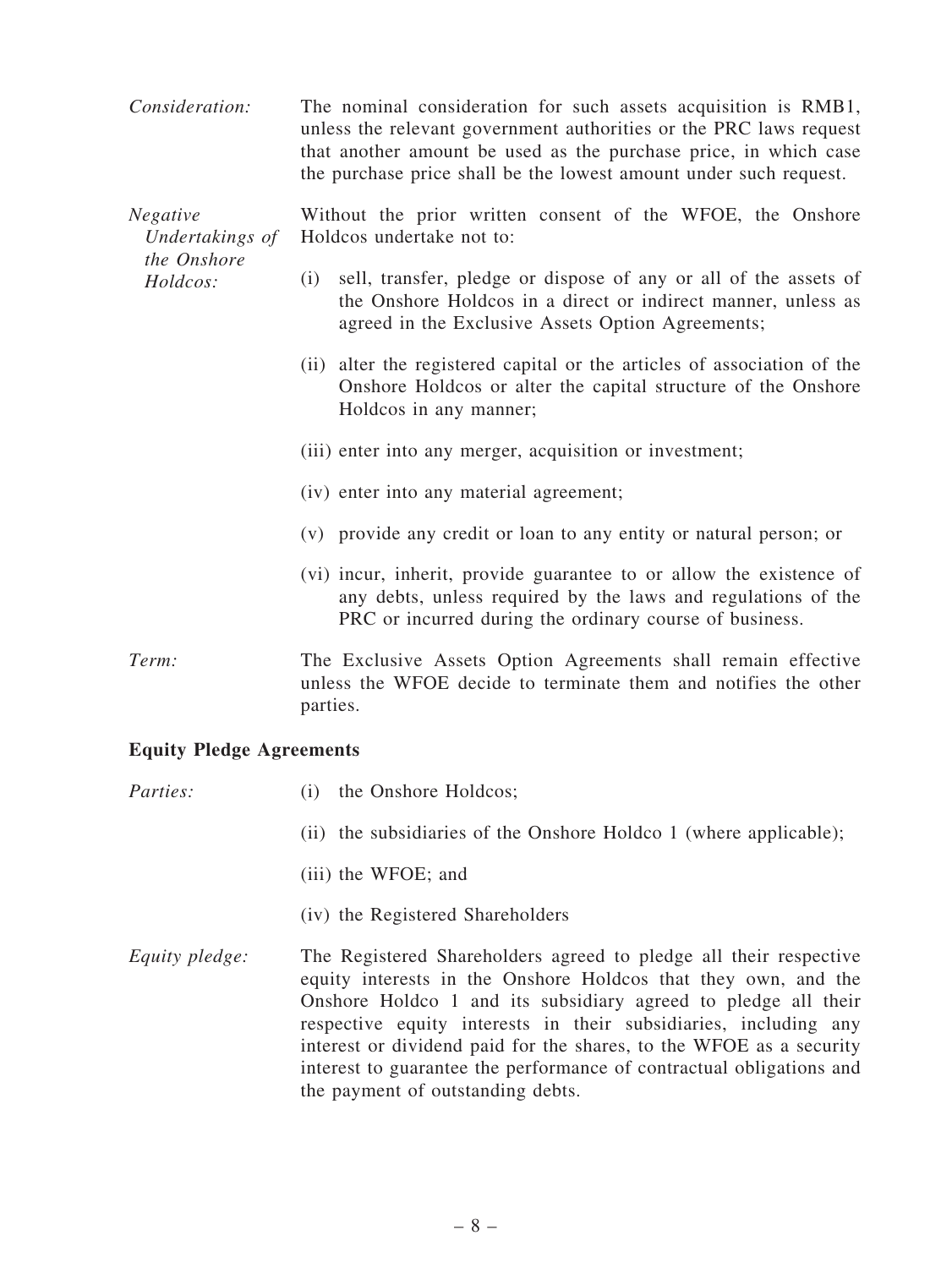If the Registered Shareholders and/or the Onshore Holdcos and/or the relevant subsidiary of Onshore Holdco 1 breach any obligation under the Structured Contracts, the WFOE shall have the rights to, among others, enforce the pledge under the Equity Pledge Agreements.

*Negative Undertakings of the Pledgers:*

Without the prior written consent of the WFOE, the Registered Shareholders, the Onshore Holdcos and the relevant subsidiary of the Onshore Holdco 1 undertake not to:

- (i) sell, transfer, pledge or dispose of any or all of the equity interests or assets of the Onshore Holdcos or their subsidiaries in a direct or indirect manner or cause the shareholders' meeting or the board of directors of such entities to do so without the prior written consent of the WFOE, unless as agreed in the Exclusive Equity Option Agreements and the Exclusive Assets Option Agreements;
- (ii) cause the Onshore Holdcos or their subsidiaries to alter the registered capital, the articles of association or the capital structure in any manner;
- (iii) cause the Onshore Holdcos or their subsidiaries to enter into any merger, acquisition or investment by the Onshore Holdcos;
- (iv) cause the Onshore Holdcos or their subsidiaries to enter into any material agreement;
- (v) cause the Onshore Holdcos or their subsidiaries to provide any credit or loan to any entity or natural person; or
- (vi) incur, inherit, provide guarantee to or allow the existence of any debts, unless required by the laws and regulations of the PRC or incurred during the ordinary course of business.
- *Term:* The equity pledge in respect of the Onshore Holdcos and the relevant subsidiaries takes effect upon the completion of registration with the relevant administration of market regulation and shall remain valid until after all the contractual obligations of the Registered Shareholders and the Onshore Holdcos under the relevant Structured Contracts have been fully performed and all the outstanding debts of the Registered Shareholders and the Onshore Holdcos under the relevant Structured Contracts have been fully paid.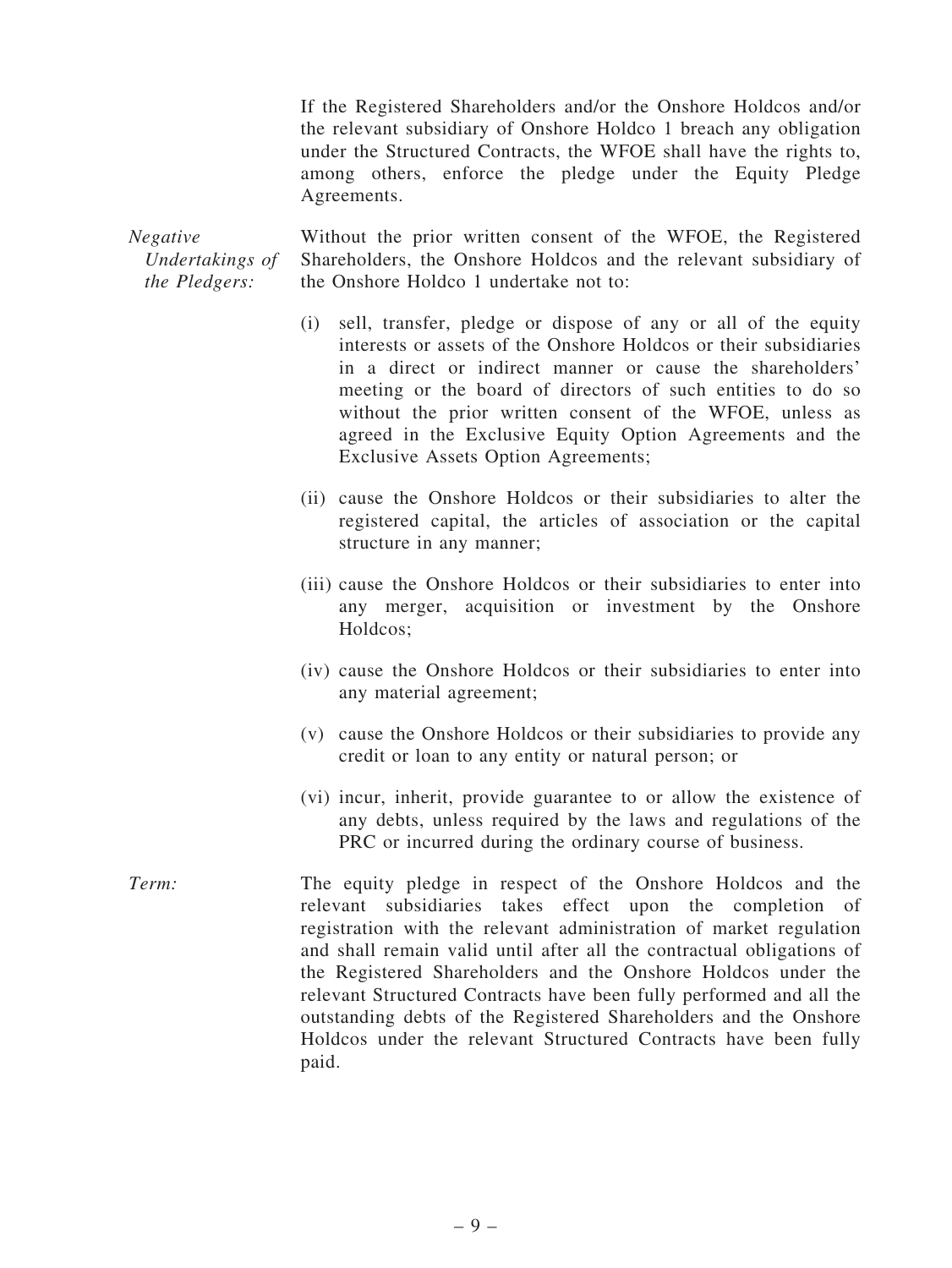## Powers of Attorney

- *Parties:* (i) the Onshore Holdcos: (ii) the WFOE; and (iii) the Registered Shareholders *Subject matter:* The Registered Shareholders irrevocably appointed the WFOE and its successor(s) as their attorneys-in-fact to exercise on their behalf, and agreed and undertook not to exercise any and all right that they have in respect of their equity interests in the Onshore Holdcos, including and without limitation to:
	- . to convene and attend shareholders' meetings of the Onshore Holdcos;
	- . to exercise all shareholder's rights and shareholder's voting rights in accordance with law and the constitutional documents of the Onshore Holdcos, including but not limited to the sale, transfer, pledge or disposal of any or all of the equity interests in the Onshore Holdcos;
	- . to nominate or appoint the legal representatives, directors, supervisors, general manager and other senior management of the Onshore Holdcos;
	- . supervising the operating performance of the Onshore Holdcos, approving annual budget or declaring dividends of the Onshore Holdcos, and inspecting financial information of the Onshore Holdcos at any time;
	- . to execute any and all written resolutions and meeting minutes;
	- . to file documents with the relevant companies registry; and
	- . any other shareholders' rights conferred by the articles of association and relevant laws and regulations.

If the Registered Shareholders receive any dividend or distribution based on the shares he/she/it holds in the Onshore Holdcos, he/she/ it will transfer the same to the WFOE at nil consideration subject to applicable PRC laws and regulations.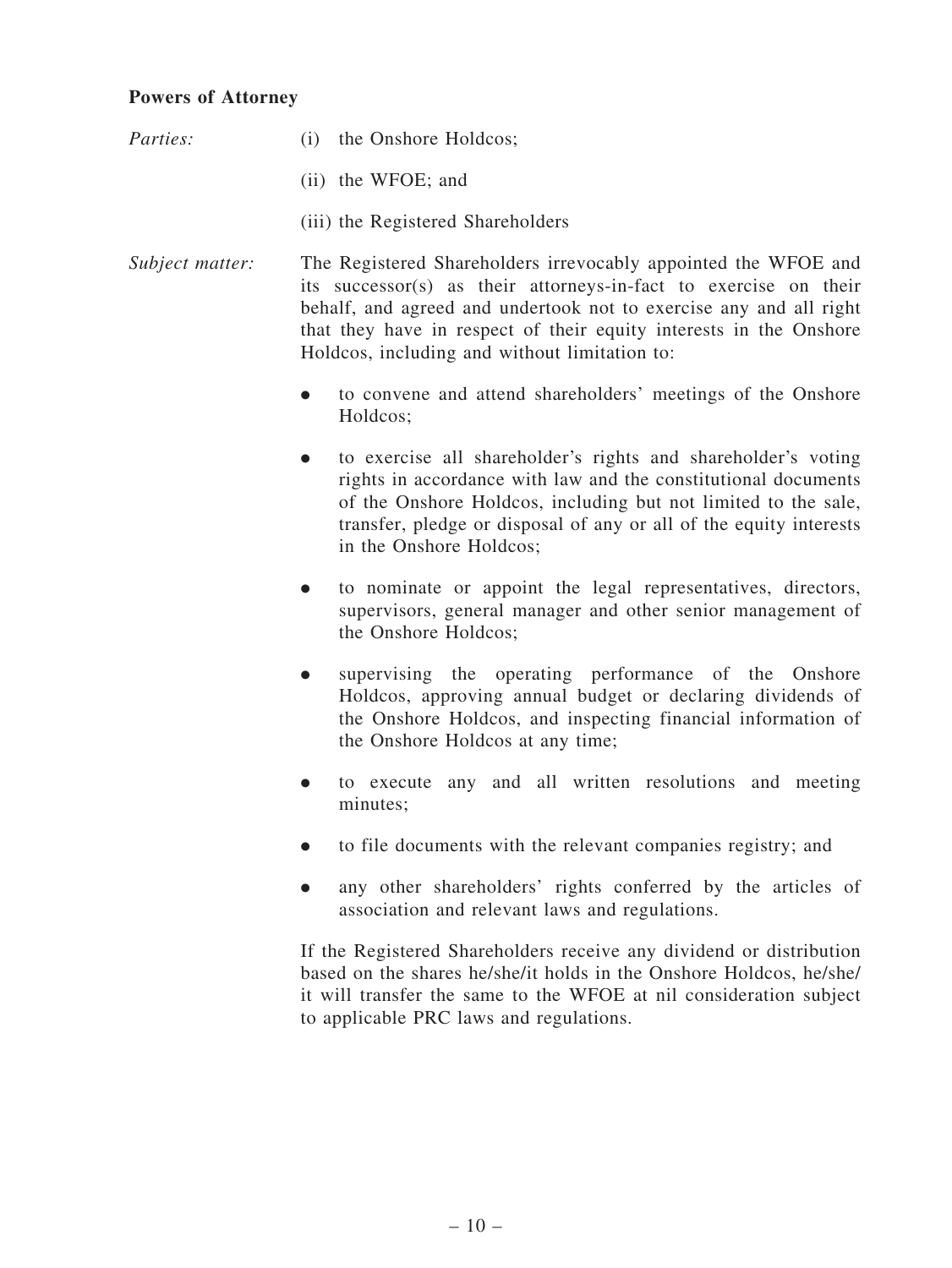*Death or incapacity of the Registered Shareholder:* The Registered Shareholder, where applicable, has confirmed to the effect that in the event of her death, incapacity, divorce, bankruptcy or any other event which causes her inability to exercise her rights as a shareholder of the respective Onshore Holdcos, she has made appropriate arrangement and executed necessary documents to ensure that, the successors, spouse, guardians or creditors of the Registered Shareholder cannot adversely affect or jeopardize the implementation of the Powers of Attorney.

*Term:* The Powers of Attorney shall remain effective for so long as each Registered Shareholder holds equity interest in the relevant Onshore Holdcos.

## Spousal Consent Letter

| <i>Party:</i> | The spouse of the Registered Shareholder (where applicable) |  |  |  |
|---------------|-------------------------------------------------------------|--|--|--|
|               |                                                             |  |  |  |

- *Subject matter:* The spouse of the Registered Shareholder signed a letter of consent to the effect and confirmed, among others, that:
	- (i) the Registered Shareholder's existing and future equity interests in the relevant Onshore Holdco do not fall within the scope of communal properties of him and his spouse;
	- (ii) he will fully assist with the performance of the Structured Contracts at any time; and
	- (iii) he unconditionally and irrevocably waives any right or benefits on such equity interests and assets in accordance with applicable laws and confirms that he will not have any claim on such equity interests and assets.

## Directors' view on the Structured Contracts

As confirmed by the PRC Legal Adviser, (a) each of the agreements under the Structured Contracts governed by PRC laws and regulations is valid, legal and binding, and does not and will not violate any applicable PRC laws and regulations or the respective articles of association of the WFOE and the Onshore Holdcos currently in effect; and (b) each of the agreements under the Structured Contracts governed by PRC laws and regulations will not be deemed as ''concealment of illegal intentions with a lawful form'' and void under the Contract Law of the PRC.

Taking into account the necessity and circumstances of the Structured Contracts and the aforesaid confirmation from the PRC Legal Adviser, the Directors believe that the Structured Contracts are narrowly tailored to achieve the business purpose of Weipin, would be enforceable under applicable PRC laws and would provide a mechanism that enables Weipin to exercise effective control over and enjoy the economic interests and benefits of the Onshore Holdcos. The Directors (including the independent non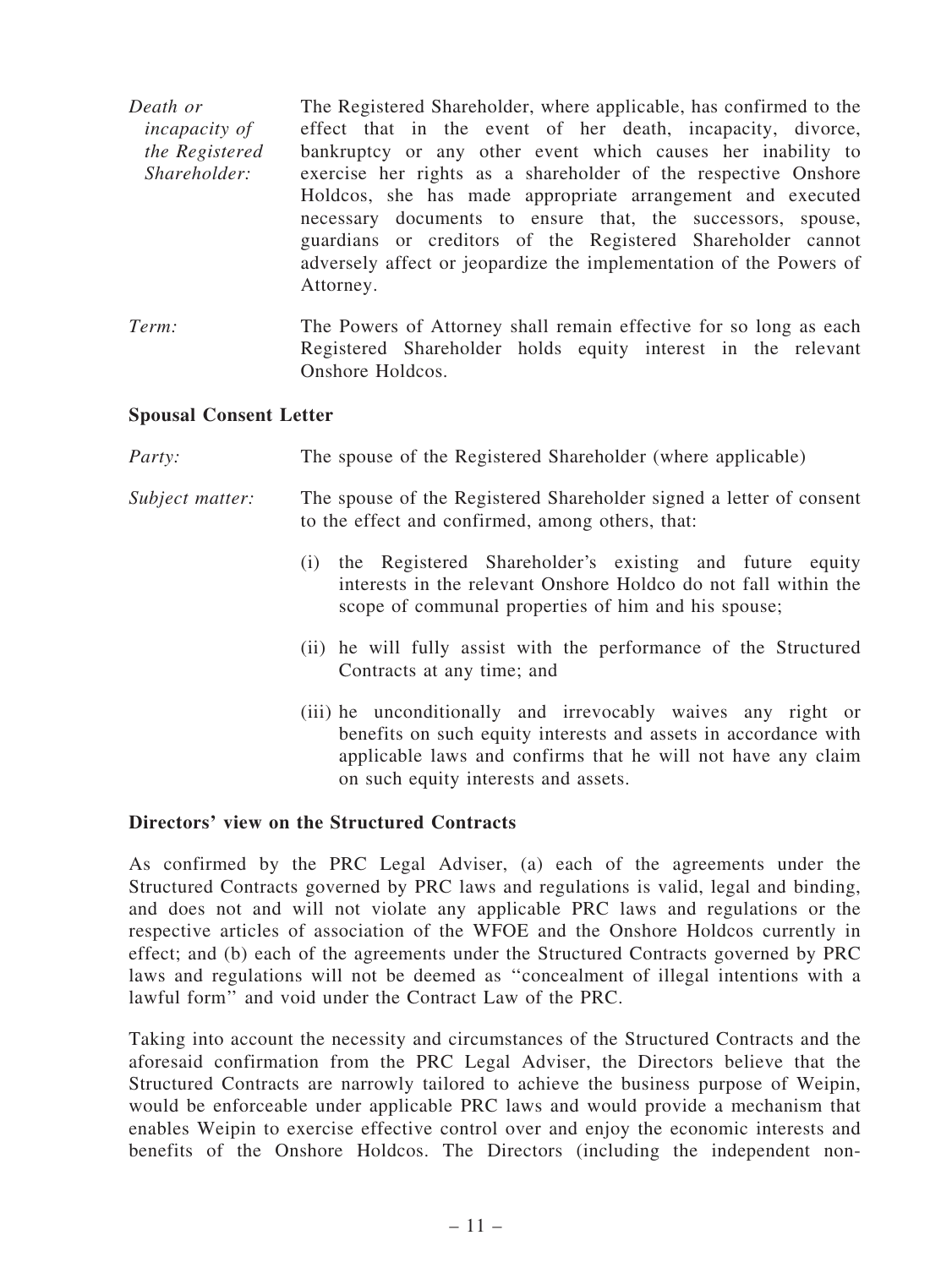executive Directors) are of the view that the Structured Contracts and the transactions contemplated thereunder have been and will be entered into in the ordinary and usual course of business, are on normal commercial terms and are fair and reasonable and in the interests of the Company and the Shareholders as a whole.

## Consolidation of Financial Results of the Consolidated Affiliated Entities

The Company effectively holds 35.5% of the equity share of Weipin and has the majority voting right of the board of directors with all the decision-making power over the activities of Weipin, which in turn gains effective control over, and receives all the economic benefits generated by the businesses currently operated by the Consolidated Affiliated Entities through the Structured Contracts. Although the Company does not directly or indirectly own the Consolidated Affiliated Entities, the Structured Contracts as illustrated above enable the Company to exercise control over the Consolidated Affiliated Entities.

Under the prevailing accounting principles of the Company, the Company can consolidate the financial results of the Consolidated Affiliated Entities in its consolidated financial statements as if they were subsidiaries of the Company.

## IV. INFORMATION ON THE COMPANY, THE WFOE, THE ONSHORE HOLDCOS AND THE REGISTERED SHAREHOLDERS

The Company is an investment holding company incorporated in Bermuda with limited liability, principally engaged in the investment and management of global energy assets and the mobility services business. The principal activities of its subsidiaries and invested portfolio companies consist of mobility services platform, upstream oil and gas business, LNG liquefaction and exporting, LNG importing, processing and sales, and LNG logistics services, energy investment fund management as well as investment in energy-related and other industries and businesses.

The WOFE is a wholly foreign owned enterprise incorporated in the PRC and an indirect wholly-owned subsidiary of Weipin.

Onshore Holdco 1 and Onshore Holdco 2 are both limited liability companies incorporated in the PRC which engage in the provision of mobility services business and operate relevant mobile applications. They are controlled by and consolidated into the financial statements of the WFOE through the Structured Contracts.

The Registered Shareholders are the registered shareholder(s) of the Onshore Holdcos. For further information of the Registered Shareholders, please refer to the section headed ''Summary of Major Terms of the Structured Contracts'' and the section headed ''Implications Under Listing Rules'' in this announcement.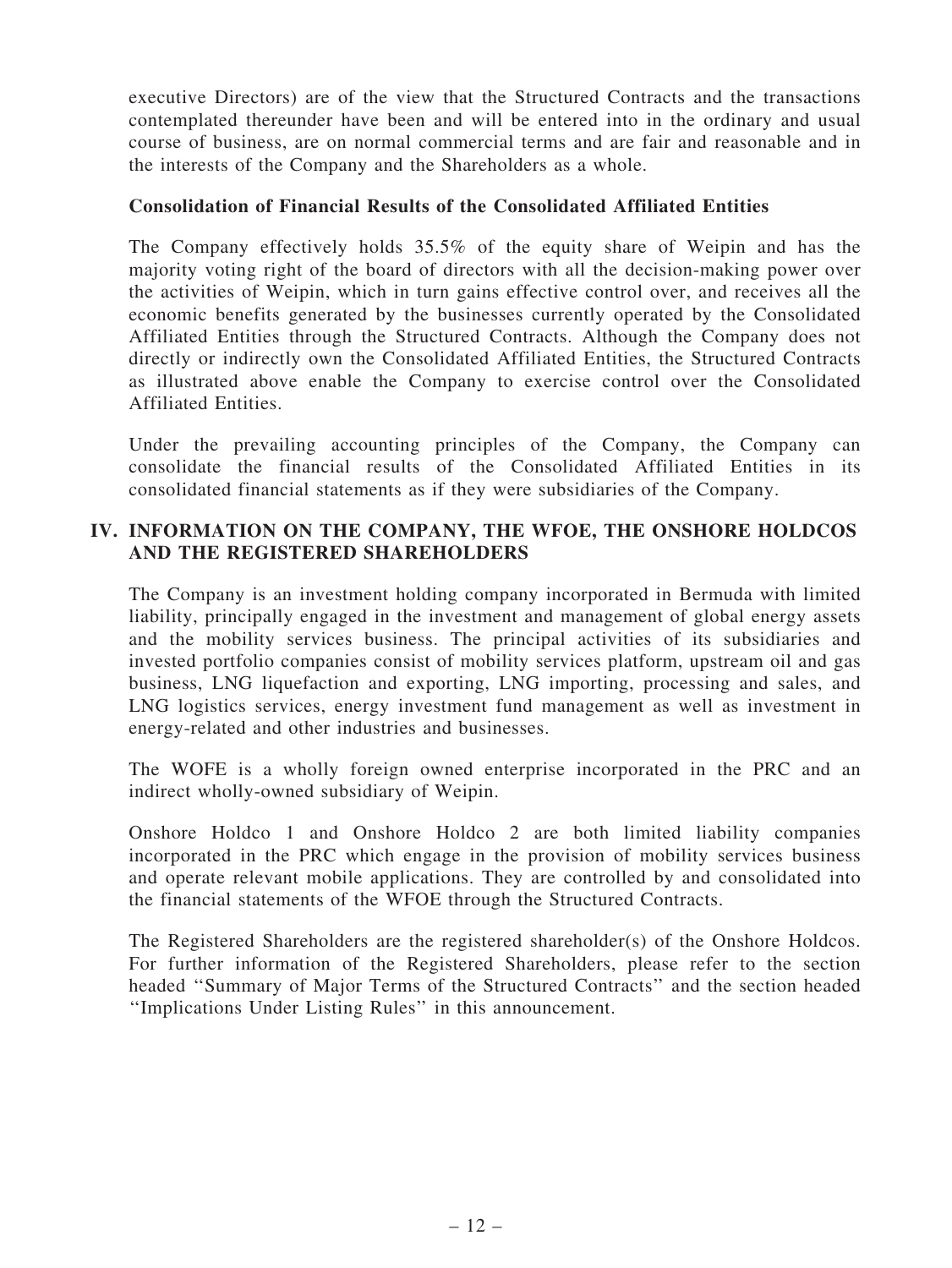## V. INTERNAL CONTROL MEASURES TO BE IMPLEMENTED

The Company adopts internal control measures to ensure the effective operation of the businesses of the Company and its subsidiaries with the implementation of the Structured Contracts and its compliance with the Structured Contracts, including:

#### Board Supervision

- (i) major issues arising from the implementation and compliance with the Structured Contracts or any regulatory enquiries from government authorities will be submitted to the Board, if necessary, for review and discussion on an occurrence basis;
- (ii) the Board will review the overall performance of and compliance with the Structured Contracts at least once a year;
- (iii) the Company will disclose the overall performance and compliance with the Structured Contracts in its annual reports; and
- (iv) the Company will engage external legal advisers or other professional advisers, if necessary, to assist the Board to review the implementation of the Structured Contracts, review the legal compliance of the WFOE and the Consolidated Affiliated Entities to deal with specific issues or matters arising from the Structured Contracts.

#### Management controls

- (i) The Company will conduct monthly reviews on the operations of the Onshore Holdcos and check the monthly management accounts of the Onshore Holdcos;
- (ii) The Company will send a representative (the ''Representative'') to be actively involved in various aspects of the daily managerial and operational activities of the Onshore Holdcos;
- (iii) Upon receiving notification of any major events of the Onshore Holdcos, the Representative must report to the Board as soon as practicable;
- (iv) The chief financial officer of the Company (the ''Chief Financial Officer'') shall conduct regular site visits to the Onshore Holdcos and conduct personnel interviews quarterly and submit reports to the Board; and
- (v) All seals, chops, incorporation documents and all other legal documents of the Onshore Holdcos must be kept at the office of the WFOE.

## Financial controls

(i) The Chief Financial Officer shall collect monthly management accounts, bank statements and cash balances and major operational data of the Onshore Holdcos for review. Upon discovery of any suspicious matters, the Chief Financial Officer must report to the Board;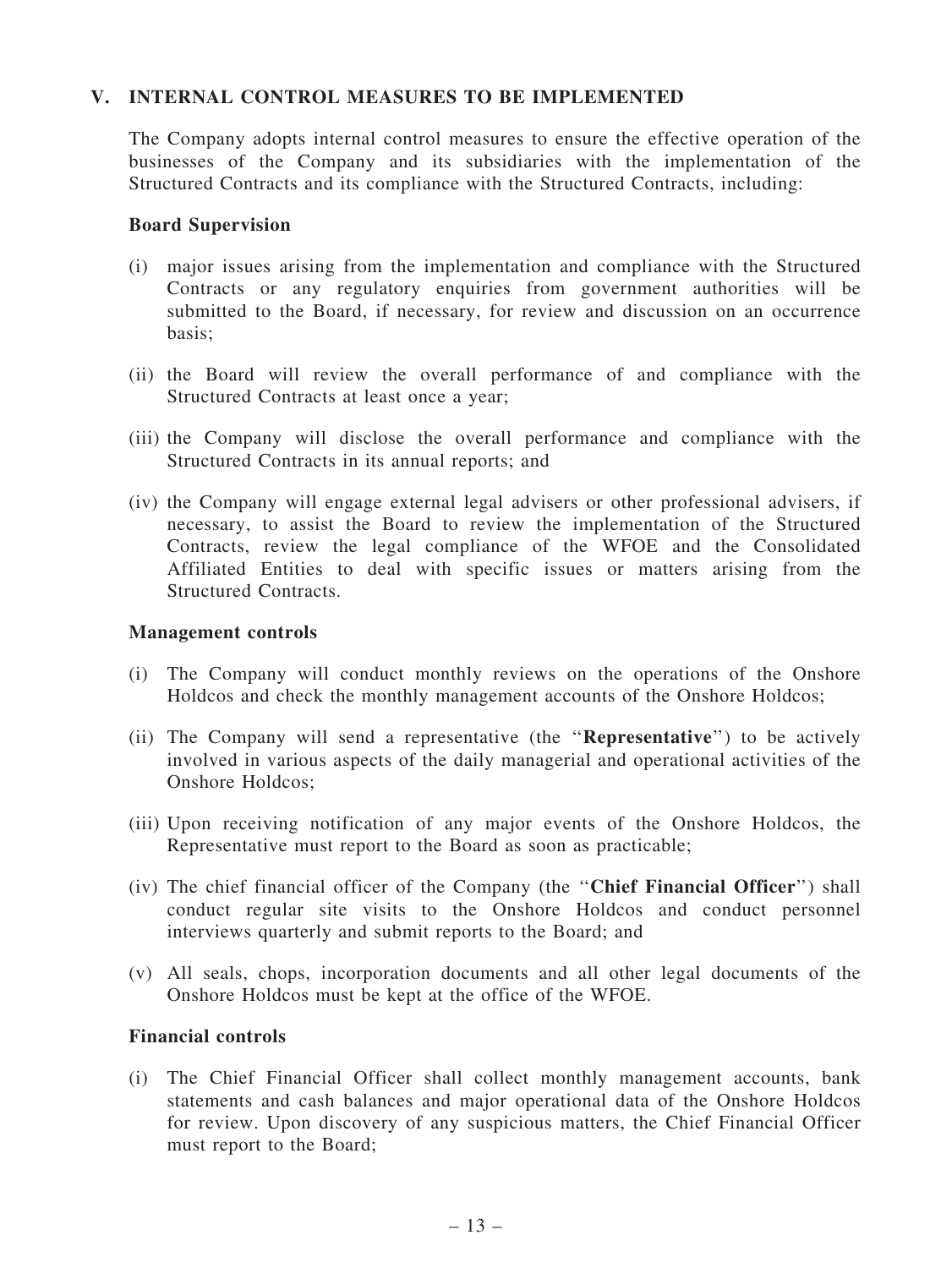- (ii) If the payment of the service fees from the Onshore Holdcos to the WFOE is delayed, the Chief Financial Officer must meet with the Registered Shareholders to investigate, and should report any suspicious matters to the Board. In extreme cases, the Registered Shareholder(s) will be removed and replaced;
- (iii) The Onshore Holdcos must submit copies of latest bank statements for every bank accounts of the Onshore Holdcos to the WFOE within 15 days after each month end; and
- (iv) The Onshore Holdcos must assist and facilitate the Company to conduct all on-site internal audit on the Onshore Holdcos if so required by the Company.

## VI. IMPLICATIONS UNDER LISTING RULES

Upon publication of the FY2019 Results, Weipin and its subsidiaries (including the Consolidated Affiliated Entities) no longer meet the insignificant subsidiary exemption under Rule 14A.09 of the Listing Rules, so their directors, chief executives and substantial shareholders and associates of such persons are connected persons of the Company at the subsidiary level. As a result, the relevant Registered Shareholders are connected persons of the Company at the subsidiary level in the following manners:

- (i) Hangzhou Juezi is an associate of, and ultimately controlled by an individual, who is a director and a substantial shareholder of Weipin holding 35% equity interest of Weipin;
- (ii) Ms. Gao Fang is a director of the Onshore Holdco 1; and
- (iii) Guangzhou Hongyun is an associate of, and ultimately controlled by an individual, who is a former director of Weipin and certain of its subsidiaries in the last 12 months.

Each of the Registered Shareholders constitutes a connected person of the Company at the subsidiary level, so the transactions contemplated under the Structured Contracts constitute continuing connected transactions of the Company under Chapter 14A of the Listing Rules upon publication of the FY2019 Results. Although the highest applicable percentage ratio in respect of the Structured Contracts is more than 5%, given that such transactions are (1) on normal commercial terms or better; (2) approved by the Board, and (3) confirmed by the independent non-executive Directors to be fair and reasonable, on normal commercial terms or better and in the interests of the Company and the Shareholders as a whole, pursuant to Rule 14A.101 of the Listing Rules, such transactions are exempt from the circular, independent financial advice and shareholders' approval requirements.

As at the date of this announcement, none of the Directors have or are deemed to have any material interest in the Structured Contracts.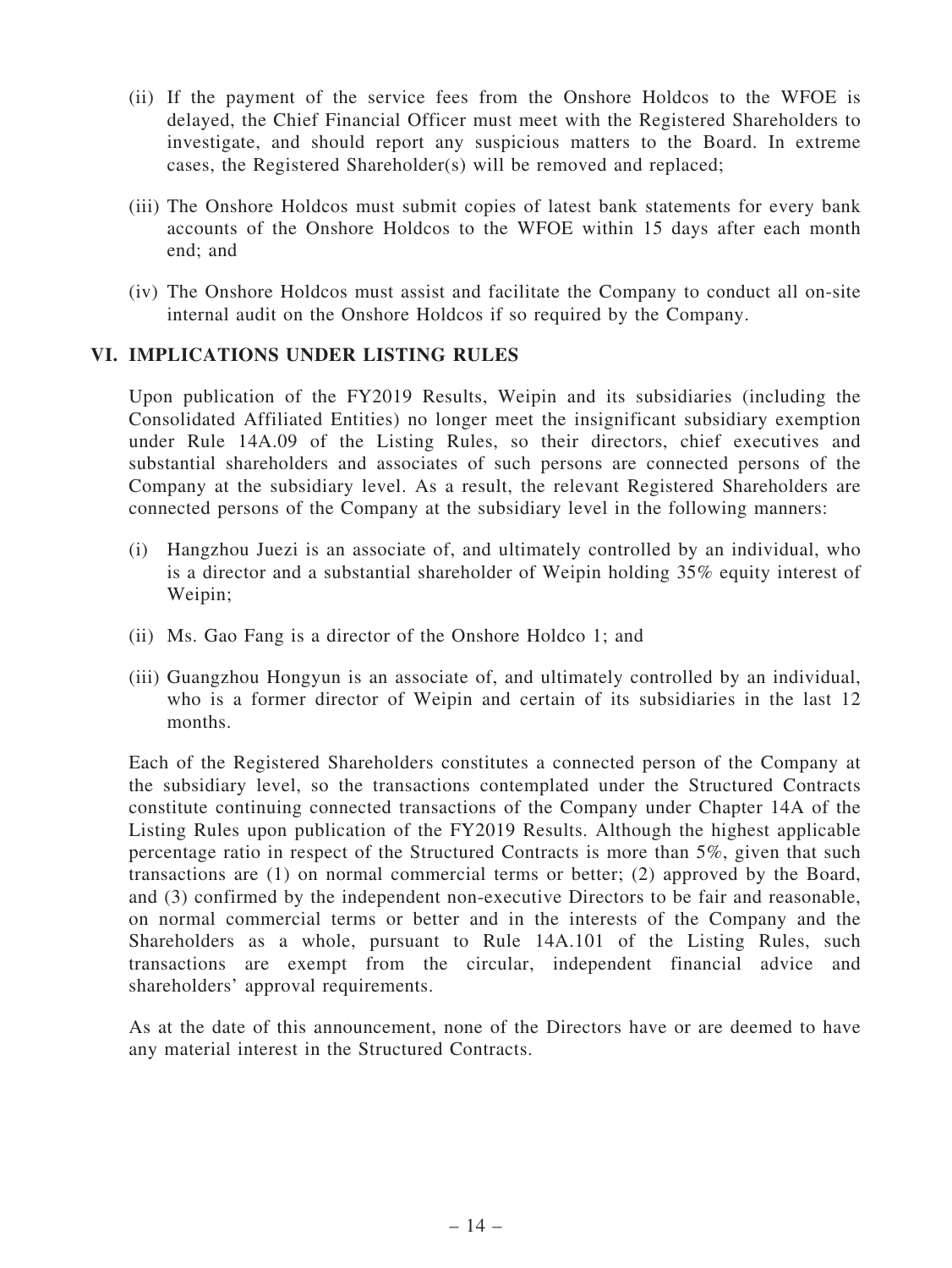## VII. APPLICATION FOR WAIVER

In respect of the transactions contemplated under the Structured Contracts, the Company has applied to the Stock Exchange for a waiver from strict compliance with: (i) the requirement of limiting the term of the relevant agreements to three years or less under Rule 14A.52 of the Listing Rules and (ii) the requirement of setting an annual cap under Rule 14A.53 of the Listing Rules, for so long as the Shares are listed on the Stock Exchange, subject to any condition to be imposed by the Stock Exchange for granting of such waiver. As at the date of this announcement, such waiver application is still under review of the Stock Exchange. The Company will make further announcement(s) in respect of the waiver application as and when appropriate.

## VIII. DEFINITIONS

In this announcement, unless the context otherwise requires, the words and expressions below shall have the following meanings when used herein:

| "Board"                                  | the board of directors of the Company                                                                                                                                                                                                                                                                                        |
|------------------------------------------|------------------------------------------------------------------------------------------------------------------------------------------------------------------------------------------------------------------------------------------------------------------------------------------------------------------------------|
| "Company"                                | IDG<br>Energy Investment Limited, a company<br>incorporated in Bermuda with limited liability whose<br>shares are listed on the Main Board of the Stock<br>Exchange (Stock code: 650)                                                                                                                                        |
| "connected person(s)"                    | has the meaning ascribed to it under the Listing Rules                                                                                                                                                                                                                                                                       |
| "Consolidated Affiliated<br>Entities"    | the Onshore Holdcos and their subsidiaries                                                                                                                                                                                                                                                                                   |
| "Directors"                              | the directors of the Company                                                                                                                                                                                                                                                                                                 |
| "Equity Pledge Agreements"               | collectively, the equity pledge agreements entered into<br>among the WFOE, the Registered Shareholders 1, the<br>Onshore Holdco 1 and its subsidiary on 15 November<br>2019 and the equity pledge agreement entered into<br>among the Onshore Holdco 2, WFOE<br>and the<br>Registered Shareholder 2 on 30 April 2020         |
| "Exclusive Assets Option"<br>Agreements" | collectively, the exclusive assets option agreements<br>entered into among the WFOE, the Registered<br>Shareholders 1 and the Onshore Holdco 1 on 15<br>November 2019 and the exclusive assets option<br>agreement entered into among the Onshore Holdco 2,<br>the WFOE and the Registered Shareholder 2 on 30<br>April 2020 |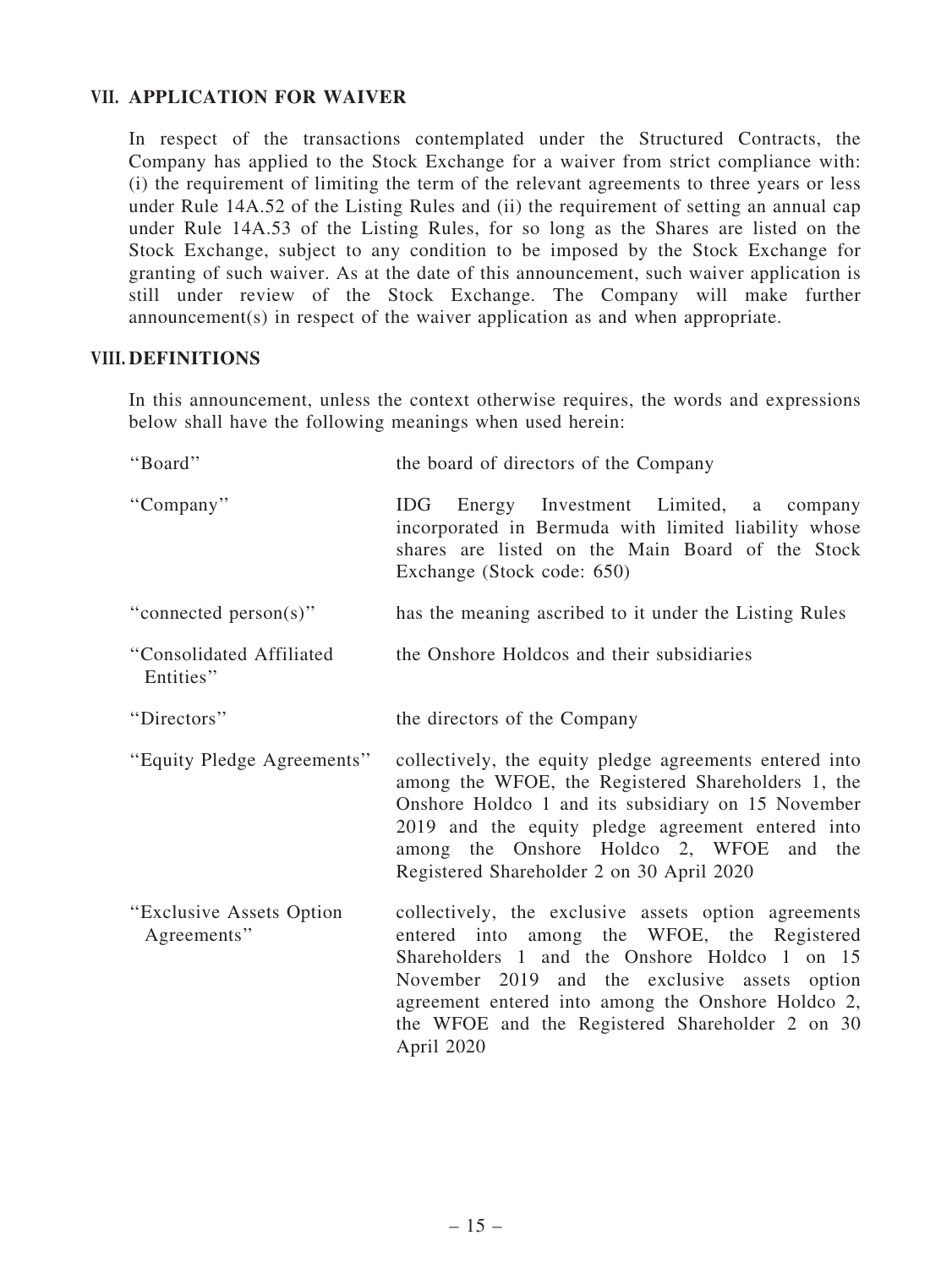| "Exclusive Business<br>Cooperation Agreements" | collectively, (i) the exclusive business cooperation<br>agreement entered into between the Onshore Holdco 1<br>and the WFOE on 15 November 2019, (ii) the<br>supplemental exclusive business cooperation agreement<br>entered into between the Onshore Holdco 1 and the<br>WFOE on 15 November 2019, (iii) the exclusive<br>business cooperation agreement entered into among the<br>Onshore Holdco 2, the WFOE and the Registered<br>Shareholder 2 on 30 April 2020 and (iv) the<br>supplemental exclusive business cooperation agreement<br>entered into among the Onshore Holdco 2, the WFOE<br>and the Registered Shareholder 2 on 30 April 2020 |
|------------------------------------------------|------------------------------------------------------------------------------------------------------------------------------------------------------------------------------------------------------------------------------------------------------------------------------------------------------------------------------------------------------------------------------------------------------------------------------------------------------------------------------------------------------------------------------------------------------------------------------------------------------------------------------------------------------|
| "Exclusive Equity Option"<br>Agreements"       | collectively, the exclusive equity option agreement<br>entered into among the Onshore Holdco 1, the WFOE<br>and the Registered Shareholders 1 on 15 November<br>2019 and the exclusive equity option agreement entered<br>into among the Onshore Holdco 2, the WFOE and the<br>Registered Shareholder 2 on 30 April 2020                                                                                                                                                                                                                                                                                                                             |
| "FITE Regulations"                             | Regulations for the Administration of Foreign-Invested<br>Telecommunications Enterprises (《外商投資電信企業<br>管理規定》) promulgated by the State Council of the<br><b>PRC</b>                                                                                                                                                                                                                                                                                                                                                                                                                                                                                  |
| "FY2019 Results"                               | the consolidated final results of the Company and its<br>subsidiaries for the financial year ended 31 March 2020                                                                                                                                                                                                                                                                                                                                                                                                                                                                                                                                     |
| "FY2019 Results<br>Announcement"               | the announcement of the Company dated 24 June 2020<br>in relation to, among others, the FY2019 Results                                                                                                                                                                                                                                                                                                                                                                                                                                                                                                                                               |
| "Hangzhou Juezi"                               | Hangzhou Juezi Investment Management Co., Ltd*<br>(杭州覺資投資管理有限公司)                                                                                                                                                                                                                                                                                                                                                                                                                                                                                                                                                                                     |
| "Hong Kong"                                    | Hong Kong Special Administrative Region of the<br>People's Republic of China                                                                                                                                                                                                                                                                                                                                                                                                                                                                                                                                                                         |
| "ICP License"                                  | internet content provider license, a license issued by the<br>Ministry of Industry and Information Technology of the<br><b>PRC</b>                                                                                                                                                                                                                                                                                                                                                                                                                                                                                                                   |
| "Listing Rules"                                | the Rules Governing the Listing of Securities on The<br>Stock Exchange of Hong Kong Limited                                                                                                                                                                                                                                                                                                                                                                                                                                                                                                                                                          |
| "Negative List"                                | the Special Administrative Measures (Negative List) for<br>the Access of Foreign Investment (2019 Version)<br>(《外商投資准入特別管理措施(負面清單)(2019年版)》)<br>promulgated by the National Development and Reform<br>Commission of the PRC and the Ministry of Commerce<br>of the PRC                                                                                                                                                                                                                                                                                                                                                                               |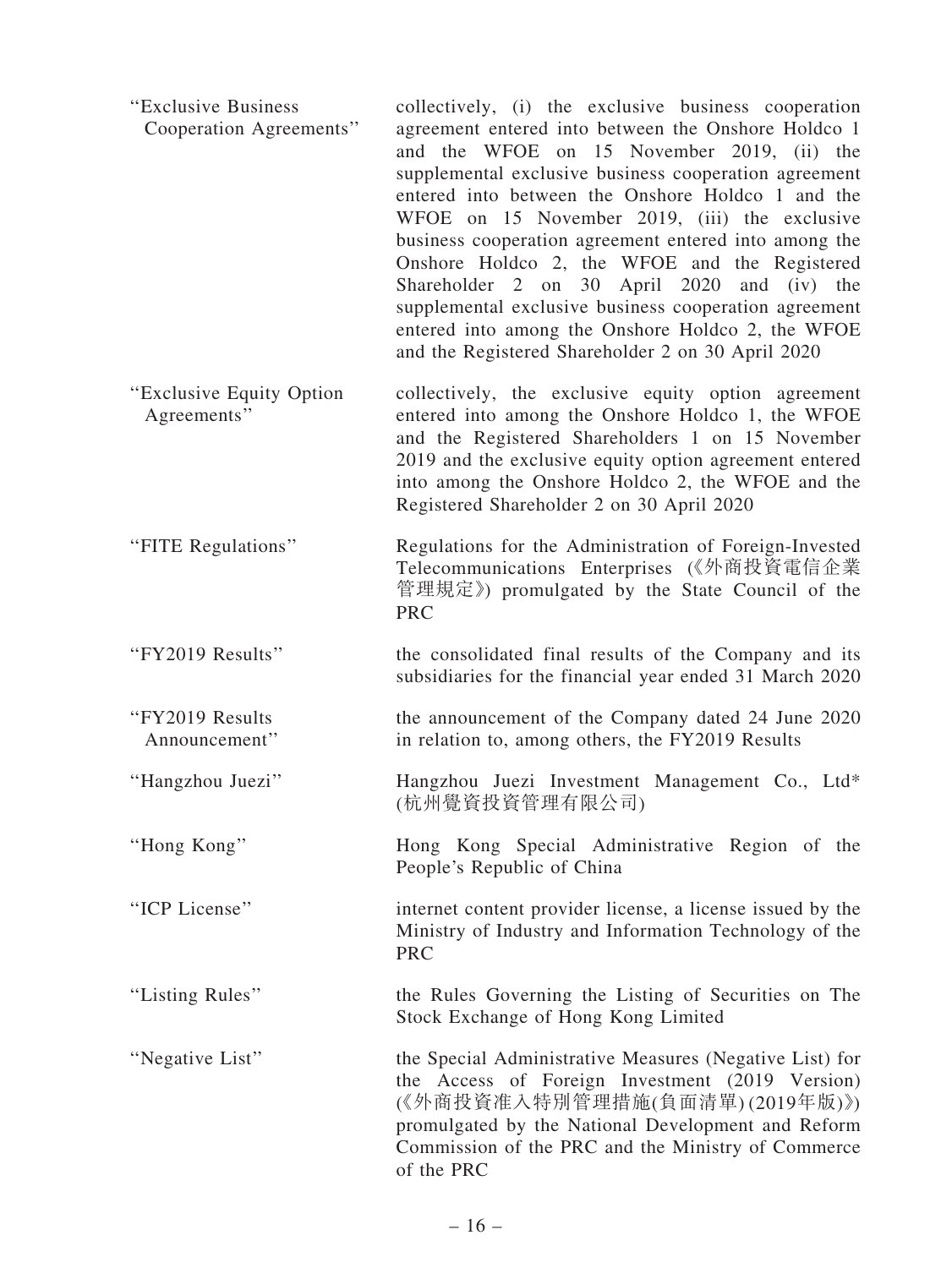| "Onshore Holdco 1"                                   | Hangzhou Shandian Chuxing Technology Co., Ltd* (杭<br>州閃電出行科技有限公司)                                                                                                                                                                                                                                                                                                                                                                                                                                                                                                                                                                                                           |
|------------------------------------------------------|-----------------------------------------------------------------------------------------------------------------------------------------------------------------------------------------------------------------------------------------------------------------------------------------------------------------------------------------------------------------------------------------------------------------------------------------------------------------------------------------------------------------------------------------------------------------------------------------------------------------------------------------------------------------------------|
| "Onshore Holdco 2"                                   | Hangzhou Junshuo Technology Co., Ltd* (杭州钧碩行<br>科技有限公司)                                                                                                                                                                                                                                                                                                                                                                                                                                                                                                                                                                                                                     |
| "Onshore Holdcos"                                    | collectively, the Onshore Holdco 1 and the Onshore<br>Holdco <sub>2</sub>                                                                                                                                                                                                                                                                                                                                                                                                                                                                                                                                                                                                   |
| "percentage ratio"                                   | has the meaning ascribed to it under the Listing Rules                                                                                                                                                                                                                                                                                                                                                                                                                                                                                                                                                                                                                      |
| "Powers of Attorney"                                 | collectively, (i) the powers of attorney executed by the<br>Registered Shareholders 1 in connection with their<br>rights in the Onshore Holdco 1 on 15 November 2019,<br>(ii) the powers of attorney executed by the Registered<br>Shareholder 2 in connection with its rights in Onshore<br>Holdco 2 on 30 April 2020, (iii) the shareholders'<br>voting right entrustment agreement entered into among<br>the WFOE, the Registered Shareholders 1 and the<br>Onshore Holdco 1 on 15 November 2019, and (iv) the<br>shareholders' voting right entrustment agreement<br>entered into among the Onshore Holdco 2, WFOE and<br>the Registered Shareholder 2 on 30 April 2020 |
| "PRC"                                                | the People's Republic of China, for the purpose of this<br>announcement, excluding Hong Kong, the Macau<br>Special Administrative Region and Taiwan                                                                                                                                                                                                                                                                                                                                                                                                                                                                                                                         |
| "Registered Shareholder(s)"                          | the registered shareholder(s) of the Onshore Holdcos                                                                                                                                                                                                                                                                                                                                                                                                                                                                                                                                                                                                                        |
| "Registered Shareholders 1"                          | Hangzhou Juezi and Ms. Gao Fang                                                                                                                                                                                                                                                                                                                                                                                                                                                                                                                                                                                                                                             |
| "Registered Shareholder 2"<br>or "Guangzhou Hongyun" | Guangzhou Hongyun Automobile Services Co., Ltd*<br>(廣州鴻運汽車服務有限公司)                                                                                                                                                                                                                                                                                                                                                                                                                                                                                                                                                                                                           |
| "Spousal Consent Letter"                             | the letter of consent signed by the spouse of the<br>Registered Shareholder who is a natural person dated<br>13 November 2019                                                                                                                                                                                                                                                                                                                                                                                                                                                                                                                                               |
| "Stock Exchange"                                     | The Stock Exchange of Hong Kong Limited                                                                                                                                                                                                                                                                                                                                                                                                                                                                                                                                                                                                                                     |
| "Structured Contracts"                               | collectively, (i) the Exclusive Business Cooperation<br>Agreements, (ii) the Exclusive<br>Equity Option<br>Option<br>(iii) the Exclusive<br>Agreements,<br>Assets<br>Agreements, (iv) the Equity Pledge Agreements, (v) the<br>Powers of Attorney and (vi) the Spousal Consent<br>Letter, as amended and restated from time to time                                                                                                                                                                                                                                                                                                                                         |
| "Triple Talents"                                     | Triple Talents Limited, a wholly-owned subsidiary of<br>the Company                                                                                                                                                                                                                                                                                                                                                                                                                                                                                                                                                                                                         |